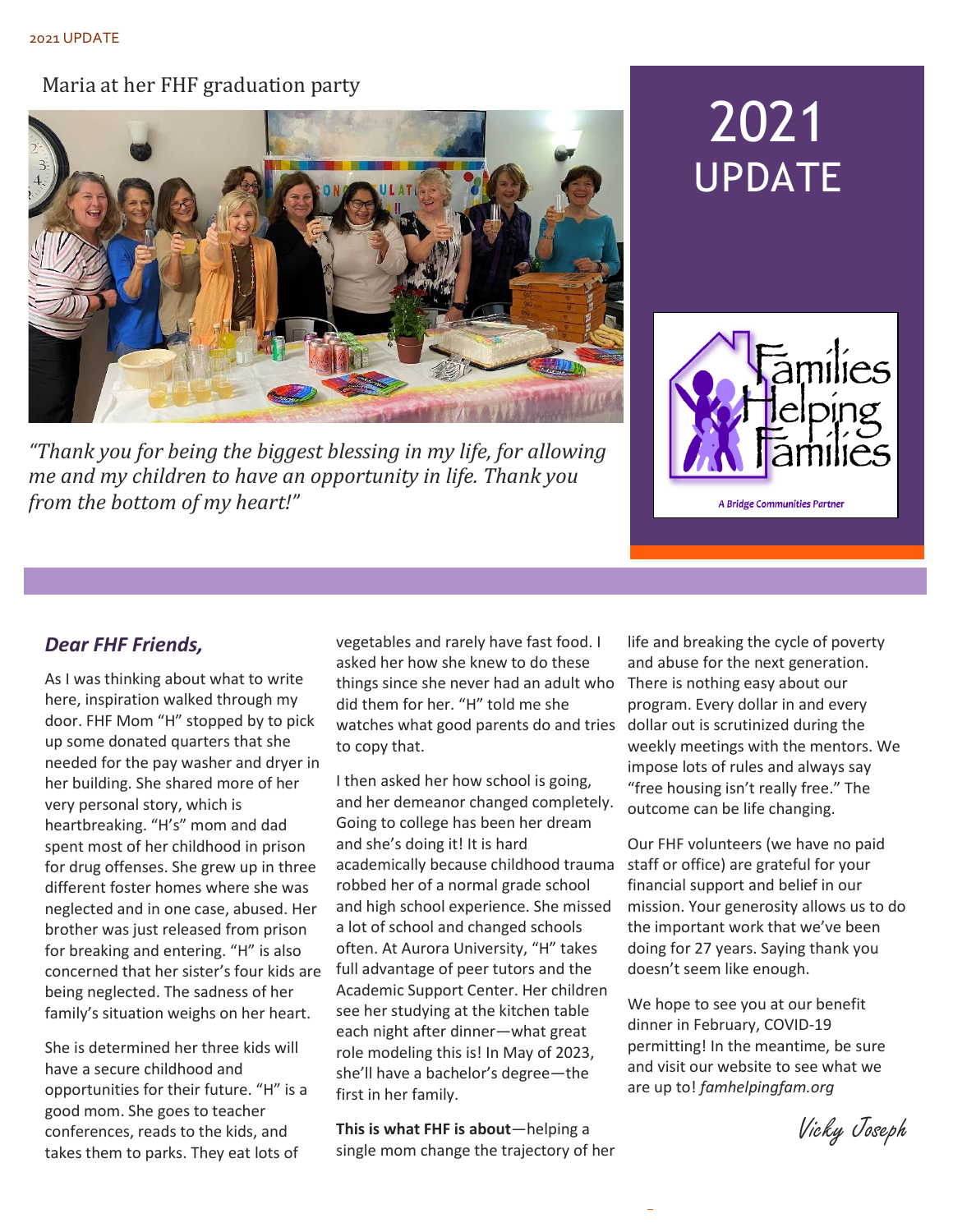#### 2021 UPDATE

 $\bullet$ **NOTES FROM OUR CLIENTS** 

- *Thank you for helping me believe in myself.*
- *I'm so thankful for everyone and all the donations. I truly do have many angels on earth looking over us.*
- *I would never be able to do this on my own. You are my team, my family, my support. Thank you from the bottom of my heart.*
- *Because of what you did for me and my family I'll be sure to pass it along some day.*
- *I feel so much better about my life. Thank you very much for being there for me.*
- *Thank you will never be enough for all you have done for me and my kids. You will never know how much I appreciate your kindness.*
- *Because of FHF I will be able to truly provide a life for my girls. I want to show people that this program changes lives. I prayed for a miracle and found one.*
- *FHF made me feel like part of the family, more than my own family ever did. FHF believed in me which helped me to believe in myself.*

## *HOW CAN YOU HELP?*

**Monetary Donations:** To pay housing and utility costs. Please make checks payable to Families Helping Families. Our cost is \$35 per day for a family.

**Mentors:** Volunteers willing to go through training and become involved in the day-to-day lives of our clients.

**Cars:** Our families need serviceable cars to get to school and work. Your donation is tax deductible. **Service Projects:** If your group is looking for a service project, we would welcome the opportunity to discuss it with you: famhelpingfam@gmail.com.

**Professional Services:** Occasionally we need the services of an attorney, physician, dentist, etc. **Supply closet**: We welcome donations of personal products and cleaning products since our clients cannot buy these with their food stamps. Ask us for a list of needed items: steveandkay2@gmail.com. **Other donations**: Get added to our LINK email list to see what our clients need and to offer donations of clothing, furniture, etc.: fhflink@gmail.com.

**Gift Cards:** Sometimes our families have budgets that come up short. Gift cards for gas, groceries, Walmart, and Target are lifesavers. Any amount is appreciated!

**Volunteer**: If you would like to volunteer, contact [famhelpingfam@gmail.com.](mailto:famhelpingfam@gmail.com)



Looking for an unusual Christmas gift idea for the person who has everything? How about a case of paper towels or toilet paper in their name? We maintain a Resource Closet with basic needs items that can't be purchased with Food Stamps. All items are donated, and our families are invited to "shop" in the closet free of charge. Our biggest mover (pardon the pun) is toilet paper! To donate yourself or in someone else's name, please contact Kay at: steveandkay2@gmail.com.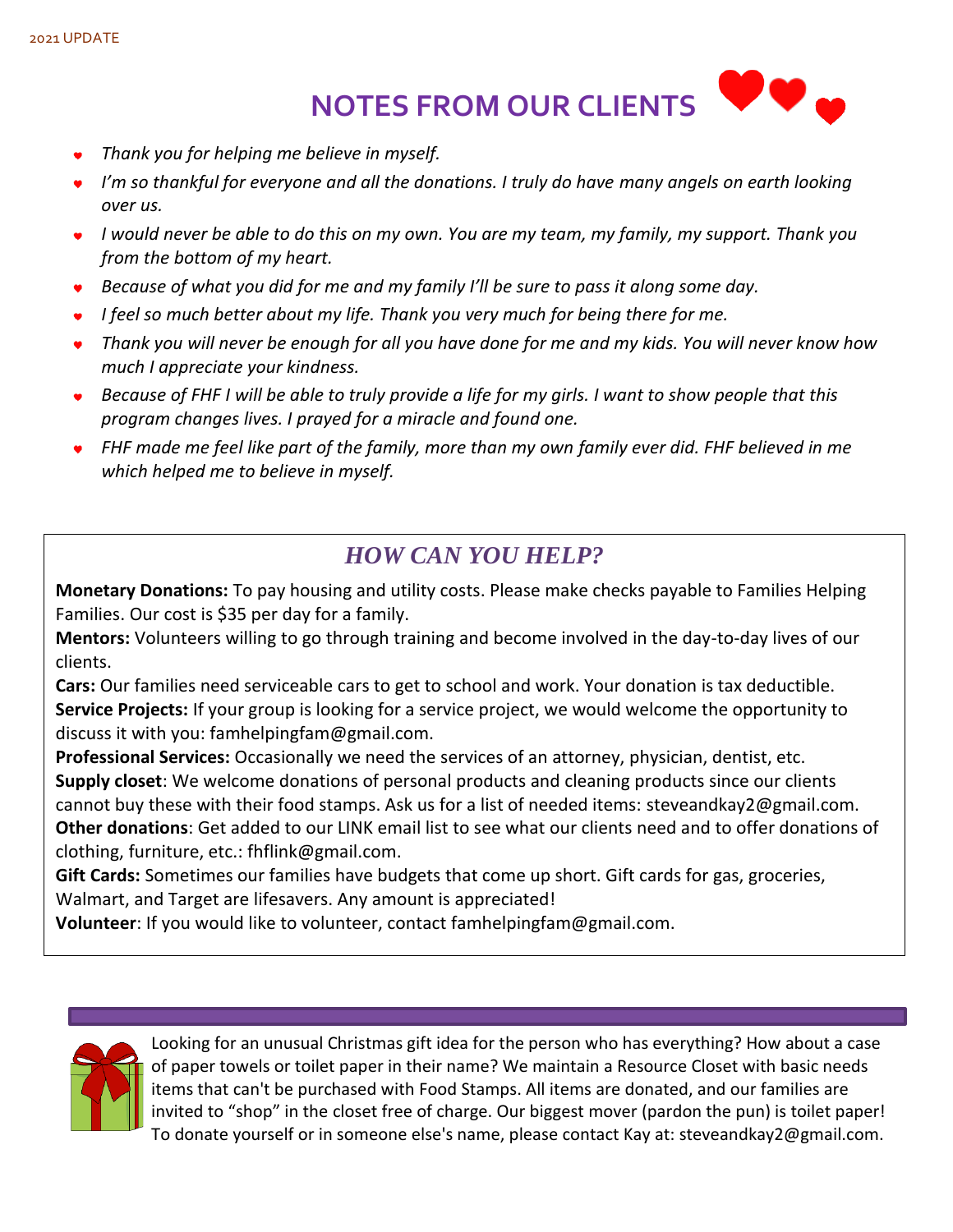# **Family Updates**

#### **MP**

After 10 years of living with her abusive partner, "MP" finally escaped with her three small children. It was only with police intervention that she was able to retrieve her kids' clothes and toys. "MP" and her family lived with a friend for several months, but it was too crowded. Her small FHF two-bedroom apartment feels luxurious by comparison! "MP" has found a full-time job and is working with an FHF attorney to get child support. Her goal is to get a degree in Health Information Technology. We are happy she has joined the FHF family.

#### **S**

"I know this is what I am supposed to do." "S" is halfway through her nursing program and working part-time while dealing with health issues, but nothing stops her! "S" is one determined woman. She says her motivation comes from wanting opportunities for her darling 3-year-old son.

#### **H**

Having experienced abuse, neglect, and poverty throughout her childhood, "H" is determined that her three children will grow up with hope and opportunity. Her FHF mentors are providing the role models she never had growing up. Since joining the program, "H's" credit score has increased 125 points and her debt has been reduced to education loans only. Her dream of going to college is happening! She has 3 more semesters at Aurora University, and she'll be working in a field about which she is passionate—therapeutic recreation for seniors.

**New FHF Mom "V" with her mentors**

#### **Congratulations to "T" and "M''**

#### **T**

"T's" abusive husband left after 20 years of marriage and four children. Though she was working full time, she was not able to keep her housing. There were many tears at the beginning of her journey as she struggled to find the selfconfidence to be a successful single mom. It was never a role she had anticipated. Since joining the program, "T" repaid/negotiated \$55,000 in debt, raised her credit score 150 points, saved money, and bought a condo for her family. She told us her mentors were the first people who ever believed she was worthy of love.

#### **MM**

Congratulations to "MM," who just graduated from Families Helping Families and accepted a job in logistics paying \$50,000 a year plus benefits! "MM" and her four children were living in their car when we first met them. Because "MM" completed her four-year college degree, drastically improved her credit score, and saved money, this family's future will look nothing like their past. She plans to buy her own home soon.

*I came with nothing and leave RICH. Rich in education, friends, and unconditional love.* MM